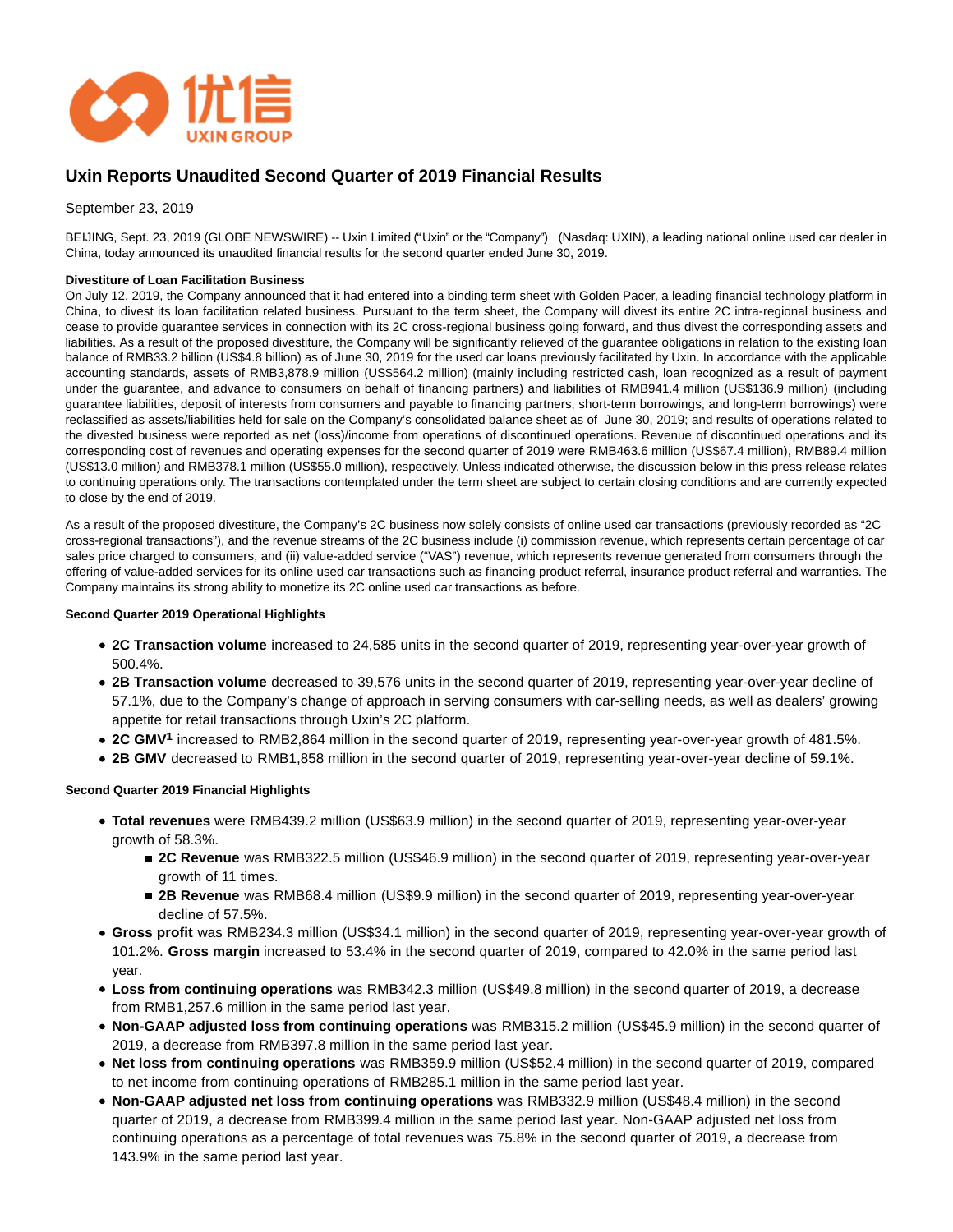Mr. Kun Dai, Founder, Chairman and Chief Executive Officer of Uxin, said, "We are pleased to report another set of strong results for the second quarter with total 2C revenue increasing by 11 times year-over-year. We continued to see robust momentum in our online used car transaction volume with a 500% year-over-year increase to over 24,500 used cars in the quarter. This not only reflects the growing traction of our one-stop online used-car-buying product and service offerings, but also demonstrates consumers' increasing acceptance of buying used cars online from us without actually seeing the car in person when they make the purchase decision."

Mr. Dai added, "The proposed transaction with Golden Pacer enables us to entirely concentrate on fulfilling online used car transactions. With our 2C business model evolving into a pure play and through our innovative used car supply chain, we are better positioned to capture the market opportunities brought by the accelerating trend of buying used cars online. As a national online used car dealer, we will further boost our four core values and competitive advantages for consumers. First, a nationwide selection of used cars, which allows us to make a much wider selection of qualified inventory available on our platform than what local markets can provide. Second, online standardization for unstandardized products, such as standardized video inspection reports and VR display for used cars, which creates higher transparency on car conditions and thus gives consumers greater peace of mind buying used cars online. Third, a one-stop online purchasing experience, which means we recommend value-added services to best meet consumers' various needs. Last but not least, national service and fulfillment networks, which make online purchase of used cars as convenient as buying any other standardized product online. Looking ahead, as we continue to enhance our value proposition to consumers and further execute the strategy of concentrating on online used car transaction business, we believe we can further increase our market share and build a more sustainable business over the long term."

Mr. Zhen Zeng, Chief Financial Officer of Uxin, said, "With the financial impact of the proposed transaction reflected in our second quarter results, we are particularly glad to report that our 2C business maintained strong growth on an apple-to-apple basis. Thanks to our control of the entire shopping process and our comprehensive product and service offerings, we were able to maintain our strong ability to monetize online used car transactions and recorded a total 2C take rate of 11.2% per unit, equivalent to per-unit revenue of over RMB13,000, in the quarter. We are confident that we can build up the scale in the top-line on a more solid and sustainable basis as we fully focus on expanding our 2C online used car transaction business. Thanks to greater economies of scale, our gross margin improved to 53% from 42% in the same period last year. Despite the temporary impact of the proposed divestiture, we believe our gross margin will further improve over time as we continue to optimize cost structure and achieve better economies of scale. In terms of operating expenses, we have streamlined business operations to improve employee productivity. As we continue to take prudent measures in cost and expense management, we believe our fast-growing online used car transaction volume will bring us greater economies of scale and higher operating leverage. Combined with our more-focused business model and aligned operations and all the measures in place and being executed, we are confident that we will be able to achieve profitability as soon as possible in the coming years."

#### **Second Quarter 2019 Financial Results**

**Total revenues** increased to RMB439.2 million (US\$63.9 million) in the second quarter of 2019, representing an increase of 58.3% from RMB277.5 million in the same period last year, primarily due to the increases in 2C transaction volume, GMV, commission rate<sup>2</sup> and VAS take rate<sup>3</sup>.

**2C Business:** Revenue of 2C business was RMB322.5 million (US\$46.9 million) in the second quarter of 2019, representing a substantial increase of 11 times from RMB27.5 million in the same period last year. The 2C transaction volume, or online used car transaction volume, increased by 500.4% year-over-year to 24,585 units in the second quarter of 2019, and its corresponding GMV increased by 481.5% year-over-year to RMB2,864 million.

- **Commission revenue** was RMB178.9 million (US\$26.0 million) in the second quarter of 2019, representing a substantial increase of 892.6% from RMB18.0 million in the same period last year, primarily due to the increases in the transaction volume, GMV and commission rate. Benefiting from enhanced service, improved user experience and higher pricing power, commission rate increased to 6.2% during the quarter from 3.7% in the same period last year.
- **Value-added service revenue** was RMB143.6 million (US\$20.9 million) in the second quarter of 2019, representing a substantial increase of 14 times from RMB9.5 million in the same period last year, primarily due to the increases in the transaction volume, GMV and VAS take rate. The VAS take rate increased to 5.0% in the second quarter of 2019 from 1.9% in the same period last year, driven by optimized services, which result in higher pricing power and higher percentage of 2C online used car transactions that are successfully referred with VAS.

#### **2B Business:**

**2B transaction facilitation revenue** was RMB68.4 million (US\$9.9 million) in the second quarter of 2019, representing a decrease of 57.5% from the same period last year, due to the decline in transaction volume. 2B transaction volume decreased by 57.1% year-over-year to 39,576 units in the second quarter of 2019, due to the Company's change of approach in serving consumers with car-selling needs starting from the third quarter of 2018, as well as dealers' growing appetite for retail transactions through the Company's 2C platform. 2B GMV decreased to RMB1,858 million in the second quarter of 2019, representing a year-over-year decrease of 59.1%. The take rate for 2B transaction facilitation<sup>4</sup> slightly increased to 3.7% in the second quarter of 2019 from 3.5% in the same period last year.

**Cost of revenues** increased to RMB204.9 million (US\$29.8 million) in the second quarter of 2019, representing an increase of 27.2% from RMB161.0 million in the same period last year, primarily due to the increase in fulfillment cost, which was correspondingly driven by the increase in the transaction volume, as well as the increase in salaries and benefits of employees engaged in car inspection, quality control, customer service and after-sales service.

**Gross profit** increased to RMB234.3million (US\$34.1 million) in the second quarter of 2019, representing an increase of 101.2% from RMB116.5 million in the same period last year. **Gross margin** increased to 53.4% in the second quarter of 2019 from 42.0% in the same period last year, driven by better economies of scale.

**Total operating expenses** were RMB576.6 million (US\$83.9 million) in the second quarter of 2019. Total operating expenses excluding share-based compensation expenses were RMB549.6 million.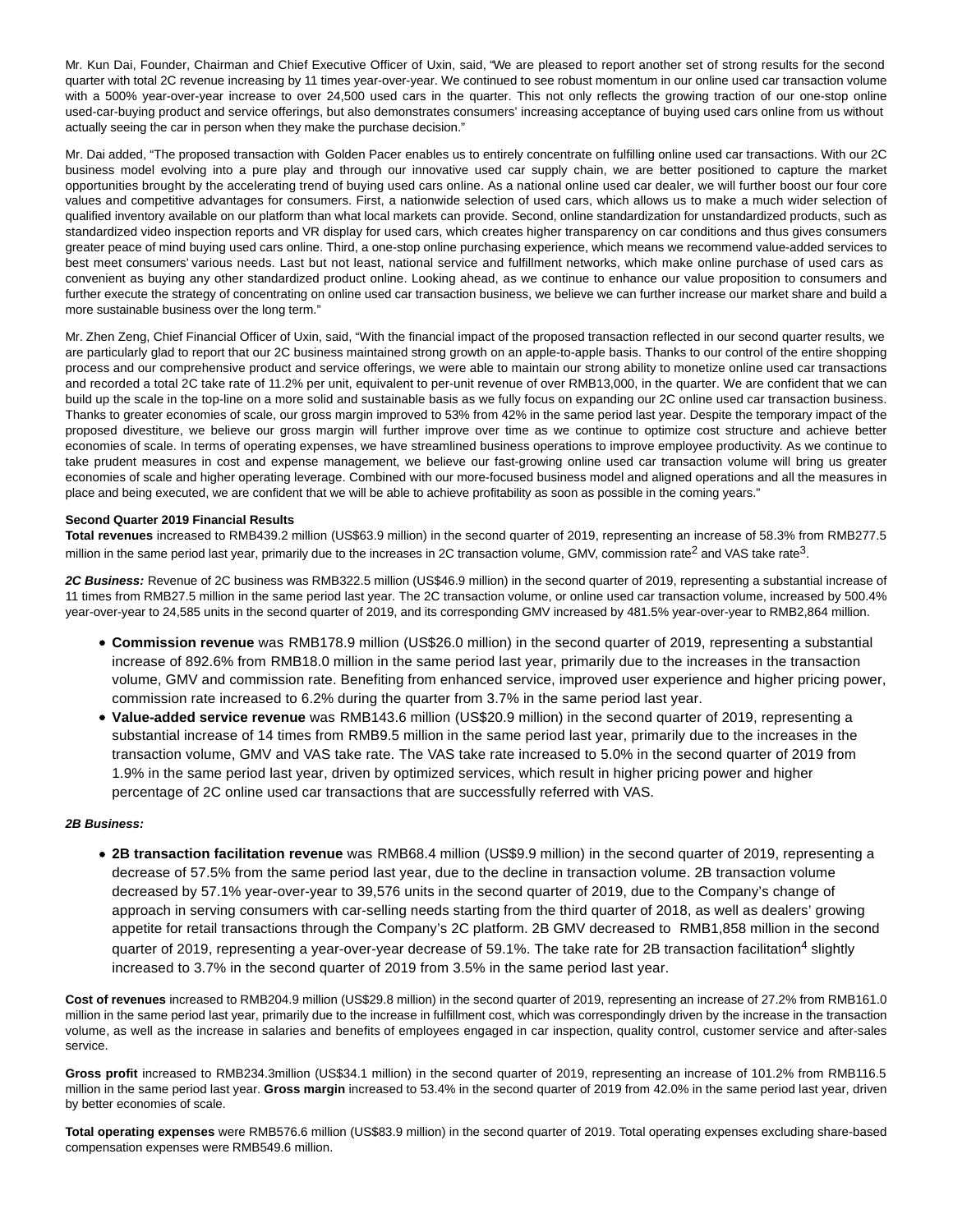- **Sales and marketing expenses** decreased by 13.6% year-over-year to RMB346.7 million (US\$50.4 million) in the second quarter of 2019. The decrease mainly reflects the Company's continuous efforts to enhance operating efficiency. Sales and marketing expenses, excluding share-based compensation expenses of nil, as a percentage of total revenues decreased to 78.9% during the quarter from 144.5% in the same period last year.
- **General and administrative expenses** decreased by 81.3% year-over-year to RMB173.8 million (US\$25.3 million) in the second quarter of 2019. The decrease was mainly due to the decrease in share-based compensation expenses. The general and administrative expenses, excluding share-based compensation expenses of RMB26.8 million, were RMB147.0 million, which represented 33.5% of total revenues, slightly increasing from 30.7% in the same period last year.
- **Research and development expenses** increased by 28.5% year-over-year to RMB56.1 million (US\$8.2 million) in the second quarter of 2019. The increase was primarily due to the increase in salaries and benefits expenses. The research and development expenses, excluding share-based compensation expenses of RMB0.3 million, were RMB55.8 million, which represented 12.7% of total revenues, compared to 10.2% in the same period last year.

**Loss from continuing operations** was RMB342.3 million (US\$49.8 million) in the second quarter of 2019, a decrease from RMB1,257.6 million in the same period last year.

**Non-GAAP adjusted loss from continuing operations**, which excludes share-based compensation expenses of RMB27.1 million, was RMB315.2 million (US\$45.9 million) in the second quarter of 2019, a decrease from RMB397.8 million in the same period last year.

**Fair value change of derivative liabilities** was nil in the second quarter of 2019, compared to a gain of RMB1,544.2 million in the same period last year. The impact of derivative liabilities no longer exists as the preferred shares were converted into ordinary shares at the time of IPO.

**Net loss from continuing operations** was RMB359.9 million (US\$52.4 million) in the second quarter of 2019, compared to net income from continuing operations of RMB285.1 million in the same period last year. The change was mainly due to the fair value change of derivative liabilities, which no longer existed in the second quarter of 2019, while the Company recorded a gain from fair value change of derivative liabilities in the same period last year.

**Non-GAAP adjusted net loss from continuing operations**, which excludes share-based compensation expenses of RMB27.1 million and fair value change of derivative liabilities in the amount of nil, was RMB332.9 million (US\$48.4 million) in the second quarter of 2019, a decrease from RMB399.4 million in the same period last year.

As of June 30, 2019, the Company had cash and cash equivalents of RMB782.9 million (US\$113.9 million).

#### **Recent Updates**

#### **Discontinuation of New Car Loan Facilitation Business**

Starting from the second quarter of 2019, the Company gradually discontinued the loan facilitation services for new cars, which historically contributed an immaterial portion to total revenues.

#### **Business Outlook**

Taking into account the divestiture of the Company's loan facilitation related business to Golden Pacer as described under "Divestiture of Loan Facilitation Business" above, Uxin expects total revenues for the third quarter of 2019 to be in the range of RMB440 million to RMB460 million. This forecast reflects the Company's current and preliminary views on the market and operational conditions, which are subject to change.

#### **Conference Call**

The Company's management will host an earnings conference call at 8:00 AM on September 23, 2019 U.S. Eastern Time (8:00 PM on September 23, 2019 Beijing/Hong Kong time).

Dial-in details for the earnings conference call are as follows:

U.S.: +1 866 519 4004 or +1 845 675 0437 International: +65 6713 5090 Mainland mamana 400 620 8038 or 800 819 0121 Hong Kong: 800 906 601 or +852 3018 6771 **Conference** Conference 1087869

Additionally, a live and archived webcast of the conference call will be available on the Company's investor relations website at [http://ir.xin.com.](https://www.globenewswire.com/Tracker?data=4s0DOlHbU7UE6ThgyXNQ8ZO53mpAlrI5PY7kx4w_iwFWYR21J17V8DQK2FpTUkyHb8dnaepsYWpLPagR-qAACg==)

A replay of the conference call will be accessible approximately one hour after the conclusion of the live call until October 8, 2019, by dialing the following telephone numbers:

U.S.: +1 646 254 3697 International: +61 2 8199 0299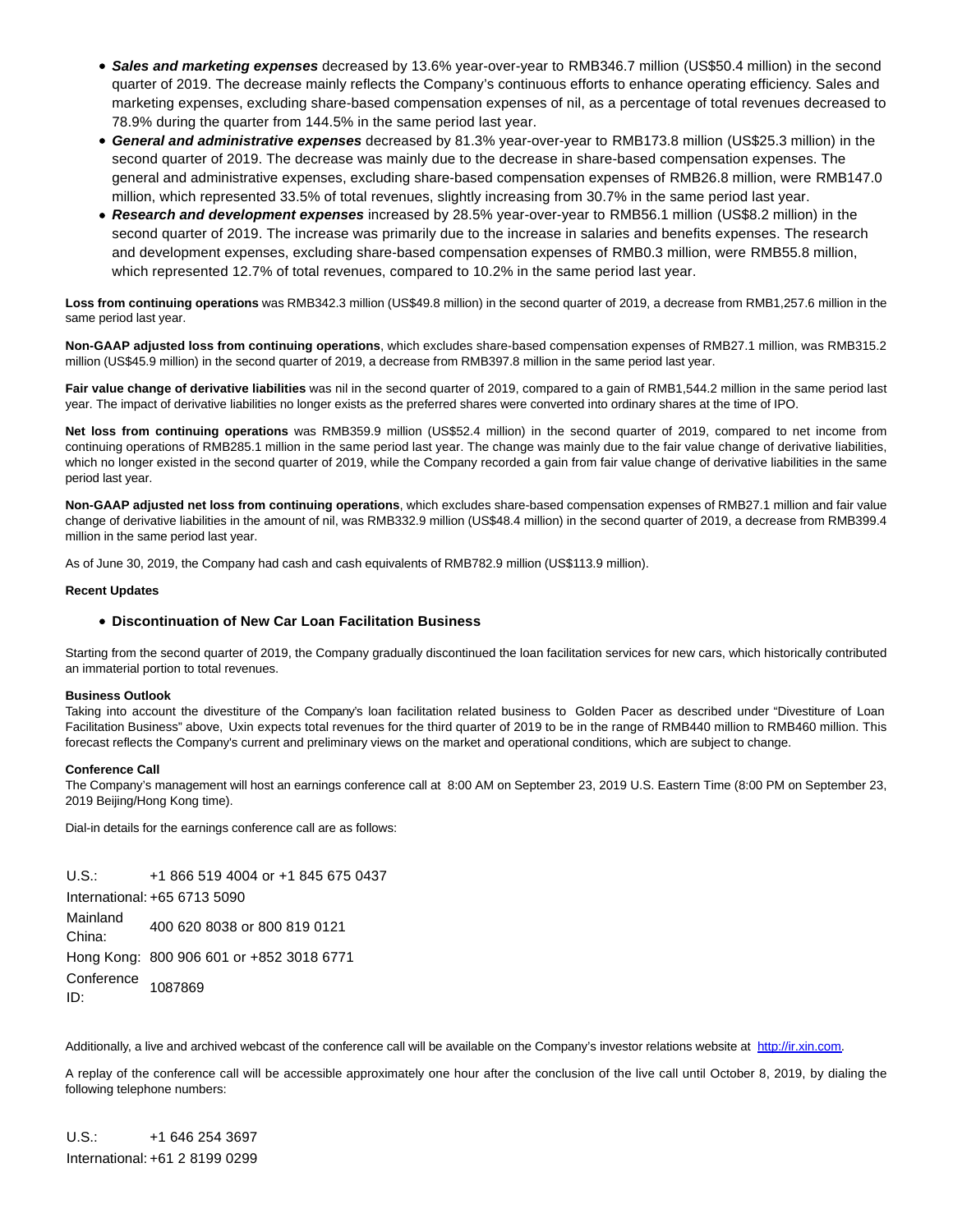#### **About Uxin**

Uxin Limited (Nasdaq: UXIN) is a leading national online used car dealer in China. Uxin's mission is to enable people to buy the car of their choice, no matter where they are located or what their budget is. Uxin enables consumers to buy used cars through an innovative integrated online platform and offline service and fulfilment networks, which address each step of the transaction and cover the entire value chain. Its online presence is bolstered by an offline network of more than 1,300 service centers in over 250 prefecture-level cities throughout China.

#### **Use of Non-GAAP Financial Measures**

In evaluating the business, the Company considers and uses a non-GAAP measure, adjusted loss from operations, adjusted net loss and adjusted net loss per share, as a supplemental measure to review and assess its operating performance. The presentation of the non-GAAP financial measure is not intended to be considered in isolation or as a substitute for the financial information prepared and presented in accordance with U.S. GAAP. The Company defines adjusted loss from operations excluding share-based compensation. The Company defines adjusted net loss as net (loss)/income excluding share-based compensation and fair value change of derivative liabilities. The Company presents the non-GAAP financial measure because it is used by the management to evaluate the operating performance and formulate business plans. Adjusted net loss enables the management to assess the Company's operating results without considering the impact of share-based compensation and fair value change of derivative liabilities, which are non-cash charges. The Company also believes that the use of the non-GAAP measure facilitates investors' assessment of its operating performance.

The non-GAAP financial measure is not defined under U.S. GAAP and is not presented in accordance with U.S. GAAP. The non-GAAP financial measure has limitations as analytical tools. One of the key limitations of using adjusted net loss is that it does not reflect all items of income and expense that affect the Company's operations. Share-based compensation and fair value change of derivative liabilities have been and may continue to be incurred in the business and is not reflected in the presentation of adjusted net loss. Further, the non-GAAP measure may differ from the non-GAAP information used by other companies, including peer companies, and therefore their comparability may be limited.

The Company compensates for these limitations by reconciling the non-GAAP financial measure to the nearest U.S. GAAP performance measure, all of which should be considered when evaluating the Company's performance. The Company encourages you to review its financial information in its entirety and not rely on a single financial measure.

Reconciliations of Uxin's non-GAAP financial measures to the most comparable U.S. GAAP measure are included at the end of this press release.

#### **Exchange Rate Information**

This announcement contains translations of certain RMB amounts into U.S. dollars ("US\$") at specified rates solely for the convenience of the reader, except for those transaction amounts that were actually settled in U.S. dollars. Unless otherwise stated, all translations from RMB to US\$ were made at the rate of RMB6.8747 to US\$1.00, representing the index rate as of the end of June 2019 stipulated by the People's Bank of China. The Company makes no representation that the RMB or US\$ amounts referred could be converted into US\$ or RMB, as the case may be, at any particular rate or at all.

#### **Safe Harbor Statement**

This announcement contains forward-looking statements. These statements are made under the "safe harbor" provisions of the United States Private Securities Litigation Reform Act of 1995. These forward-looking statements can be identified by terminology such as "will," "expects," "anticipates," "future," "intends," "plans," "believes," "estimates" and similar statements. Among other things, the business outlook and quotations from management in this announcement, as well as Uxin's strategic and operational plans, contain forward-looking statements. Uxin may also make written or oral forward-looking statements in its periodic reports to the SEC, in its annual report to shareholders, in press releases and other written materials and in oral statements made by its officers, directors or employees to third parties. Statements that are not historical facts, including statements about Uxin's beliefs and expectations, are forward-looking statements. Forward-looking statements involve inherent risks and uncertainties. A number of factors could cause actual results to differ materially from those contained in any forward-looking statement, including but not limited to the following: Uxin's goal and strategies; its expansion plans; its future business development, financial condition and results of operations; Uxin's expectations regarding demand for, and market acceptance of, its services; its ability to provide differentiated and superior customer experience, maintain and enhance customer trust in its platform, and assess and mitigate various risks, including credit; its expectations regarding maintaining and expanding its relationships with business partners, including financing partners; trends and competition in China's used car e-commerce industry; the laws and regulations relating to Uxin's industry; the general economic and business conditions; and assumptions underlying or related to any of the foregoing. Further information regarding these and other risks is included in Uxin's filings with the SEC. All information provided in this press release and in the attachments is as of the date of this press release, and Uxin does not undertake any obligation to update any forward-looking statement, except as required under applicable law.

#### **For investor enquiries, please contact:**

Nancy Song Uxin Investor Relations Tel: +86 10 5691-6765 Email[: ir@xin.com](mailto:ir@xin.com)

 $1$  GMV is gross merchandise value as measured by gross selling price of used cars, excluding service fees charged.

- <sup>2</sup> The commission rate is measured by 2C commission revenue divided by 2C GMV.
- <sup>3</sup> The VAS take rate is measured by 2C VAS revenue divided by 2C GMV.
- 4 The take rate for 2B transaction facilitation is measured by 2B transaction facilitation revenue divided by 2B GMV.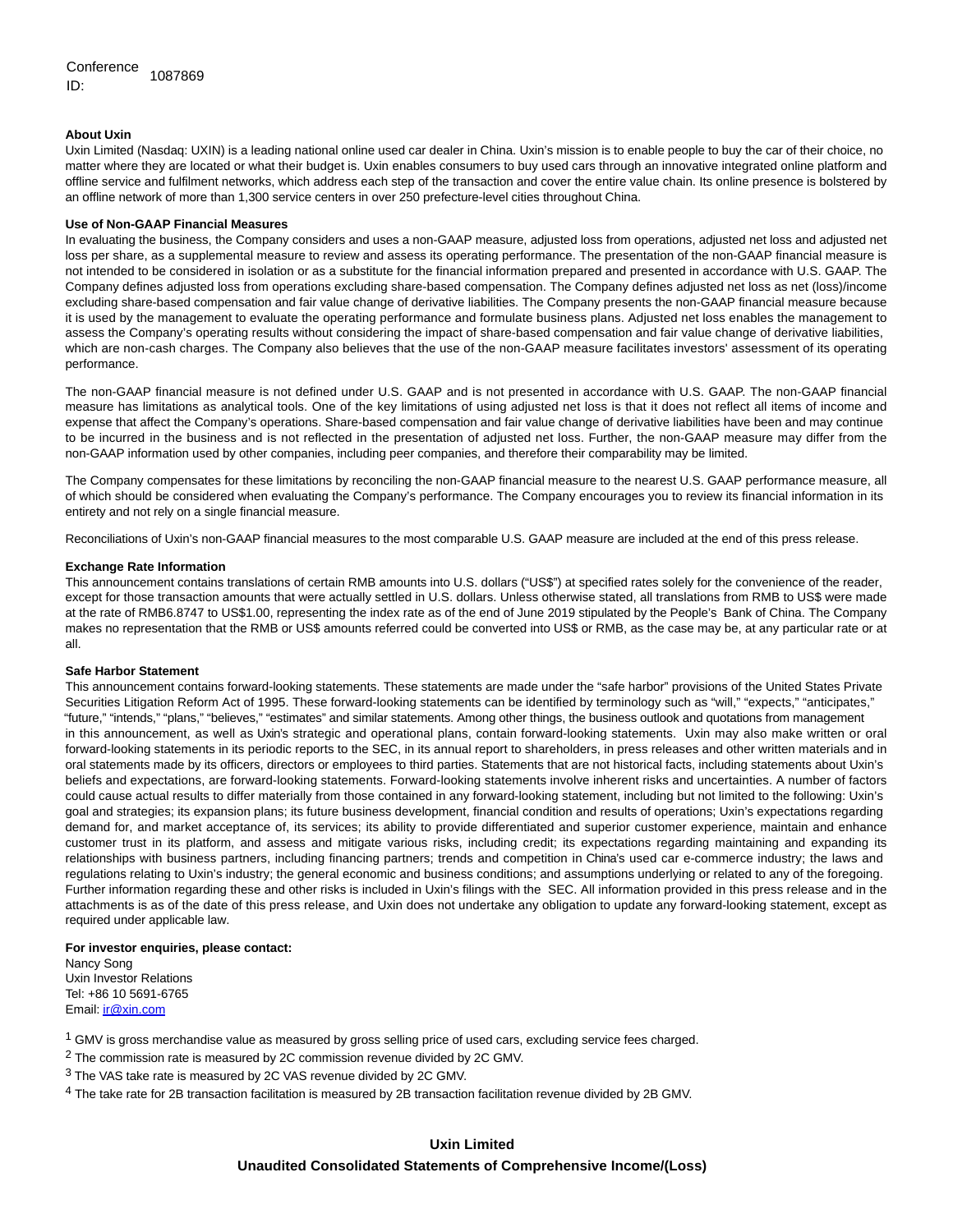(In thousands except for number of shares and per share data)

|                                                                 | For the three months ended June 30, |            |           | For the six months ended June 30, |               |            |  |
|-----------------------------------------------------------------|-------------------------------------|------------|-----------|-----------------------------------|---------------|------------|--|
|                                                                 | 2018                                | 2019       |           | 2018                              | 2019          |            |  |
|                                                                 | <b>RMB</b>                          | <b>RMB</b> | US\$      | <b>RMB</b>                        | <b>RMB</b>    | US\$       |  |
| <b>Revenues</b>                                                 |                                     |            |           |                                   |               |            |  |
| To consumers ("2C")                                             |                                     |            |           |                                   |               |            |  |
| - Commission revenue                                            | 18,023                              | 178,901    | 26,023    | 20,360                            | 327,741       | 47,673     |  |
| - Value-added service revenue                                   | 9,518                               | 143,583    | 20,886    | 12,185                            | 261,884       | 38,094     |  |
| To businesses ("2B")                                            |                                     |            |           |                                   |               |            |  |
| - Transaction facilitation revenue                              | 160,703                             | 68,360     | 9,944     | 269,748                           | 137,916       | 20,061     |  |
| Others                                                          | 89,210                              | 48,343     | 7,032     | 175,512                           | 99,819        | 14,520     |  |
| <b>Total revenues</b>                                           | 277,454                             | 439,187    | 63,885    | 477,805                           | 827,360       | 120,348    |  |
| Cost of revenue                                                 | (161,004)                           | (204, 864) | (29, 800) | (294, 743)                        | (389, 341)    | (56, 634)  |  |
|                                                                 | 116,450                             | 234,323    | 34,085    | 183,062                           | 438,019       | 63,714     |  |
| <b>Gross profit</b>                                             |                                     |            |           |                                   |               |            |  |
| <b>Operating expenses</b>                                       |                                     |            |           |                                   |               |            |  |
| Sales and marketing                                             | (401, 360)                          | (346, 703) | (50, 432) | (819, 236)                        | (754, 874)    | (109, 805) |  |
| General and administrative                                      | (929, 038)                          | (173, 843) | (25, 287) | (992, 330)                        | (304, 349)    | (44, 271)  |  |
| Research and development                                        | (43,665)                            | (56,094)   | (8, 160)  | (68, 252)                         | (102, 629)    | (14, 929)  |  |
| <b>Total operating expenses</b>                                 | (1, 374, 063)                       | (576, 640) | (83, 879) | (1,879,818)                       | (1, 161, 852) | (169,005)  |  |
|                                                                 |                                     |            |           |                                   |               |            |  |
| Loss from continuing operations                                 | (1, 257, 613)                       | (342, 317) | (49, 794) | (1,696,756)                       | (723, 833)    | (105, 291) |  |
| Interest income                                                 | 4,962                               | 3,988      | 580       | 15,315                            | 2,408         | 350        |  |
| Interest expenses                                               | (5,681)                             | (26, 440)  | (3,846)   | (10, 226)                         | (52, 933)     | (7,700)    |  |
| Other income                                                    | 4,368                               | 5,853      | 851       | 5,934                             | 30,993        | 4,508      |  |
| Other expenses                                                  | (7, 365)                            | (5, 425)   | (789)     | (11, 557)                         | (10, 176)     | (1,480)    |  |
| Foreign exchange gains/(losses)                                 | 2,058                               | 76         | 11        | 3,283                             | (703)         | (102)      |  |
| Fair value change of derivative<br>liabilities                  | 1,544,205                           |            |           | 1,185,090                         |               |            |  |
|                                                                 |                                     |            |           |                                   | 28,257        |            |  |
| Gain from disposal of investment*                               |                                     | 28,257     | 4,110     |                                   |               | 4,110      |  |
| Impairment of long-term<br>investment**                         |                                     | (37, 775)  | (5, 495)  |                                   | (37, 775)     | (5, 495)   |  |
| Income/(Loss) from continuing                                   |                                     |            |           |                                   |               |            |  |
| operations before income tax                                    | 284,934                             | (373, 783) | (54, 372) | (508, 917)                        | (763, 762)    | (111, 100) |  |
| expense                                                         |                                     |            |           |                                   |               |            |  |
| Income tax credit/(expense)                                     | 125                                 | 5,632      | 819       | (827)                             | 4,075         | 593        |  |
| Equity in gains of affiliates                                   |                                     | 8,207      | 1,194     |                                   | 14,163        | 2,060      |  |
| Net income/(loss) from<br>continuing operations, net of tax     | 285,059                             | (359, 944) | (52, 359) | (509, 744)                        | (745, 524)    | (108, 447) |  |
| Less: net loss attributable to                                  |                                     |            |           |                                   |               |            |  |
| non-controlling interests<br>shareholders                       | (6,006)                             | (346)      | (50)      | (13, 740)                         | (791)         | (115)      |  |
| Net income/(loss) from                                          |                                     |            |           |                                   |               |            |  |
| continuing operations,<br>attributable to UXIN LIMITED          | 291,065                             | (359, 598) | (52, 309) | (496,004)                         | (744, 733)    | (108, 332) |  |
|                                                                 |                                     |            |           |                                   |               |            |  |
| <b>Discontinued operations</b>                                  |                                     |            |           |                                   |               |            |  |
| (Loss)/income from discontinued<br>operations before income tax | (72, 855)                           | (5,791)    | (842)     | (115, 421)                        | 107,227       | 15,597     |  |
| Income tax expense                                              | (2, 488)                            | (268)      | (39)      | (4, 557)                          | (12,689)      | (1, 846)   |  |
|                                                                 |                                     |            |           |                                   |               |            |  |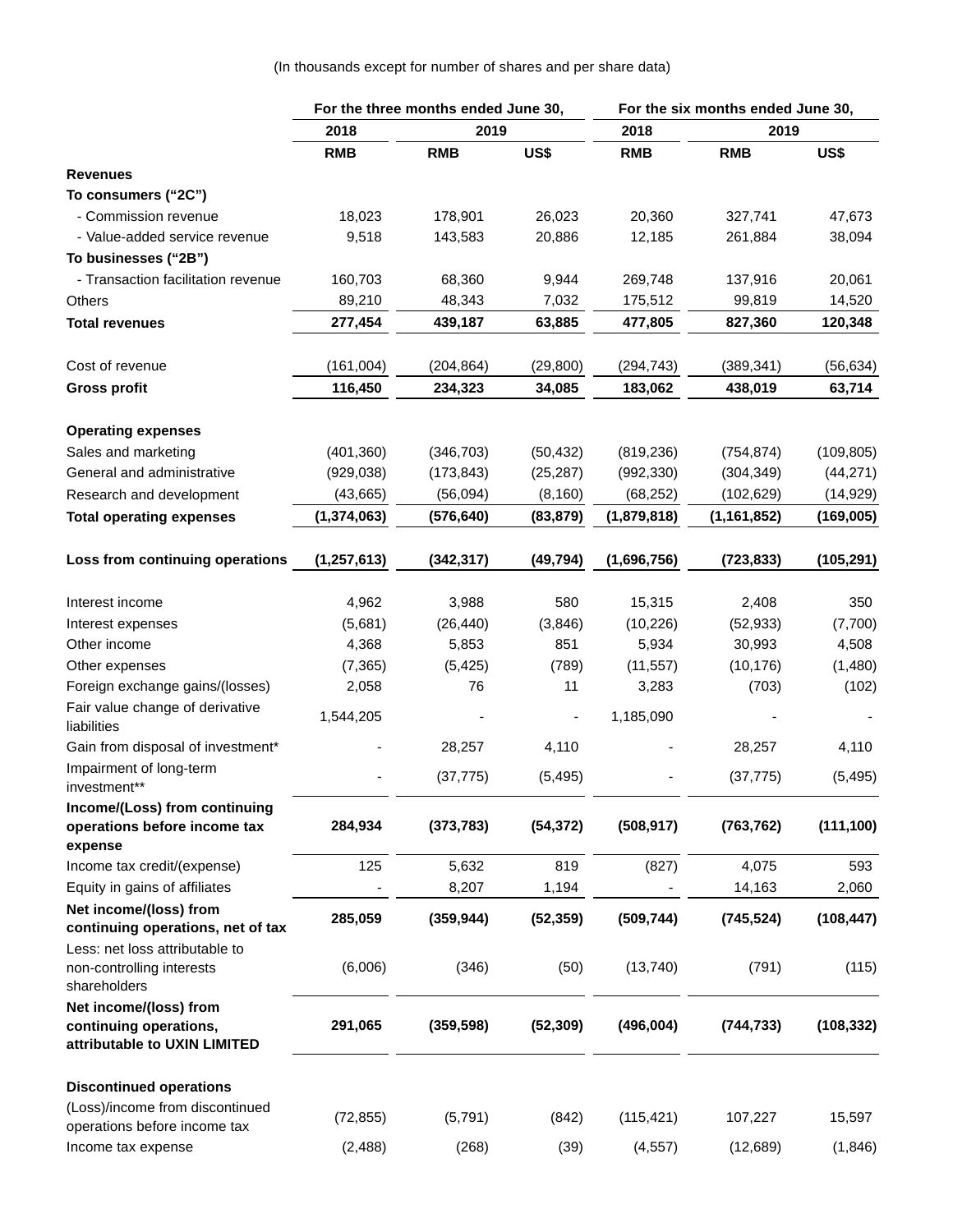| Net (loss)/income from<br>discontinued operations                                           | (75, 343)   | (6,059)     | (881)       | (119, 978)  | 94,538      | 13,751      |
|---------------------------------------------------------------------------------------------|-------------|-------------|-------------|-------------|-------------|-------------|
| Net (loss)/income from<br>discontinued operations<br>attributable to UXIN Limited           | (75, 343)   | (6,059)     | (881)       | (119, 978)  | 94,538      | 13,751      |
| Net income/(loss)                                                                           | 209,716     | (366,003)   | (53, 240)   | (629, 722)  | (650, 986)  | (94, 696)   |
| Less: net loss attributable to<br>non-controlling interests<br>shareholders                 | (6,006)     | (346)       | (50)        | (13, 740)   | (791)       | (115)       |
| Net income/(loss) attributable to<br><b>UXIN LIMITED</b>                                    | 215,722     | (365, 657)  | (53, 190)   | (615, 982)  | (650, 195)  | (94, 581)   |
| Accretion on redeemable preferred<br>shares                                                 | (161, 412)  |             |             | (318, 951)  |             |             |
| Deemed dividend to preferred<br>shareholders                                                |             |             |             | (544, 773)  |             |             |
| Net income/(loss) attributable to<br>ordinary shareholders                                  | 54,310      | (365, 657)  | (53, 190)   | (1,479,706) | (650, 195)  | (94, 581)   |
| Net income/(loss)                                                                           | 209,716     | (366,003)   | (53, 240)   | (629, 722)  | (650, 986)  | (94, 696)   |
| Foreign currency translation                                                                | 97,643      | (12, 859)   | (1,870)     | 109,778     | (6, 832)    | (994)       |
| <b>Total comprehensive</b><br>income/(loss)                                                 | 307,359     | (378, 862)  | (55, 110)   | (519, 944)  | (657, 818)  | (95, 690)   |
| Less: total comprehensive loss<br>attributable to non-controlling<br>interests shareholders | (6,006)     | (346)       | (50)        | (13, 740)   | (791)       | (115)       |
| <b>Total comprehensive</b><br>income/(loss) attributable to<br>Uxin's shareholders          | 313,365     | (378, 516)  | (55,060)    | (506, 204)  | (657, 027)  | (95, 575)   |
| Net income/(loss) attributable to<br>ordinary shareholders                                  | 54,310      | (365, 657)  | (53, 190)   | (1,479,706) | (650, 195)  | (94, 581)   |
| Weighted average shares<br>outstanding - basic                                              | 100,856,242 | 882,761,118 | 882,761,118 | 75,229,919  | 882,252,863 | 882,252,863 |
| Weighted average shares<br>outstanding - diluted                                            | 840,459,078 | 882,761,118 | 882,761,118 | 75,229,919  | 882,252,863 | 882,252,863 |
| Earnings/(loss) per share for<br>ordinary shareholders, basic                               |             |             |             |             |             |             |
| Continuing operations                                                                       | 1.29        | (0.41)      | (0.06)      | (18.07)     | (0.84)      | (0.12)      |
| Discontinued operations                                                                     | (0.75)      | (0.01)      | 0.00        | (1.59)      | 0.11        | 0.02        |
| Earnings/(loss) per share for ordinary<br>shareholders, diluted                             |             |             |             |             |             |             |
| Continuing operations                                                                       | (1.54)      | (0.41)      | (0.06)      | (18.07)     | (0.84)      | (0.12)      |
| Discontinued operations                                                                     | (0.75)      | (0.01)      | 0.00        | (1.59)      | 0.10        | 0.02        |

**Notes:**

\* Gain from disposal of investment was recognized upon the disposal of equity interests in ClearVue during Q2 of 2019.

\*\* The impairment of long-term investment was recorded in Q2, after the Company was informed by Orange Inc. of their proposed liquidation. Orange Inc. is a technology company that the Company invested in 2017 and classified as available-for-sale debt security investment. Orange Inc. is currently in process of the liquidation.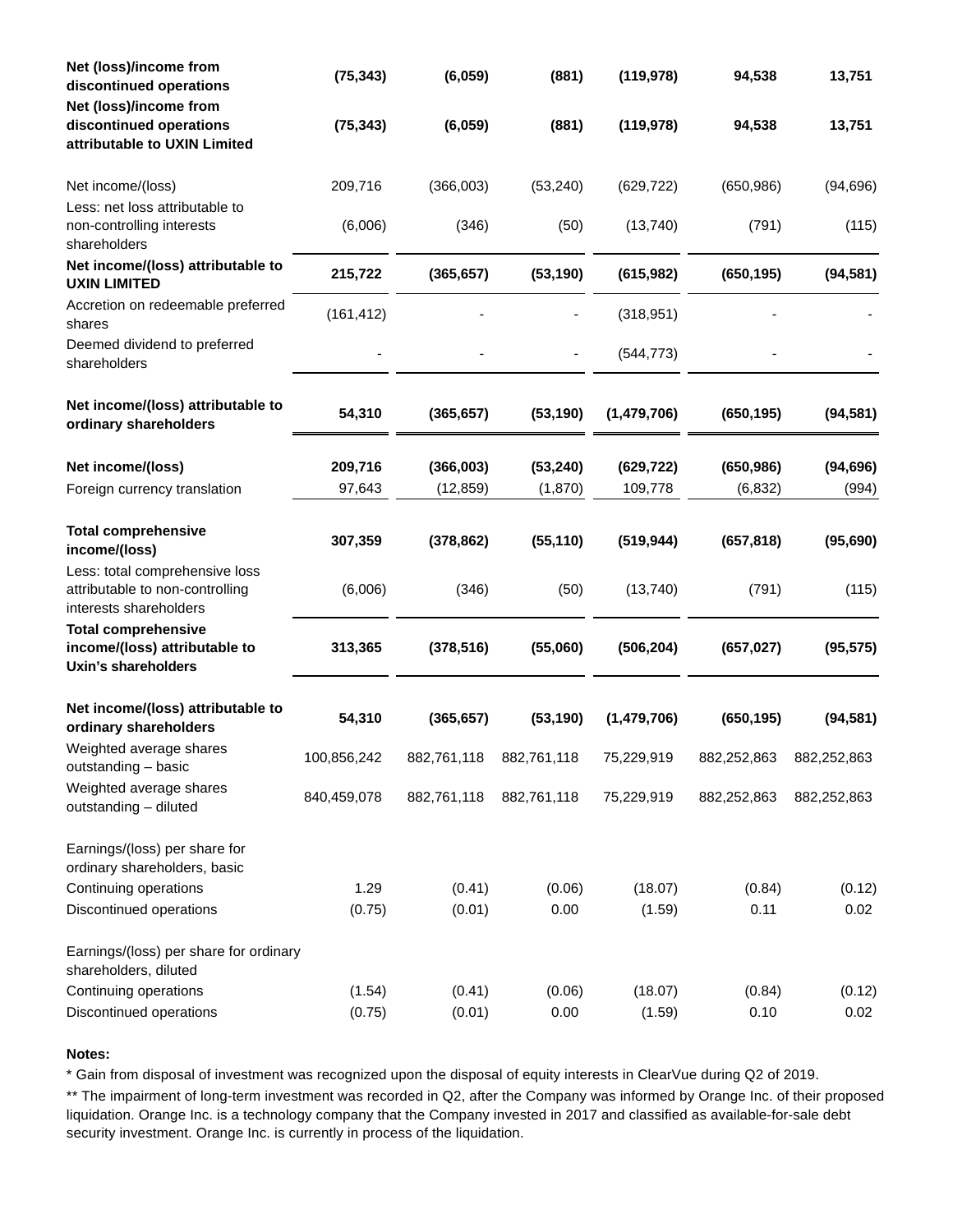# **Uxin Limited Unaudited Consolidated Balance Sheets**

(In thousands except for number of shares and per share data)

|                                                    | As of<br>December 31, | As of June 30,       |                   |  |
|----------------------------------------------------|-----------------------|----------------------|-------------------|--|
|                                                    | 2018                  |                      | 2019              |  |
|                                                    | <b>RMB</b>            | <b>RMB</b>           | US\$              |  |
| <b>ASSETS</b>                                      |                       |                      |                   |  |
| <b>Current assets</b>                              |                       |                      |                   |  |
| Cash and cash equivalents                          | 800,997               | 782,916              | 113,884           |  |
| Restricted cash                                    | 23,498                | 14,852               | 2,160             |  |
| Accounts receivable                                | 51,610                | 55,032               | 8,008             |  |
| Short-term investments                             | 596,078               |                      |                   |  |
| Advance to sellers                                 | 692,714               | 651,655              | 94,790            |  |
| Other receivables, net                             | 204,454               | 202,978              | 29,525            |  |
| Inventory                                          | 19,380                | 16,151               | 2,349             |  |
| Prepaid expenses and other current assets          | 316,386               | 329,442              | 47,921            |  |
| Financial lease receivables, net                   | 294,511               | 190,322              | 27,684            |  |
| Assets held for sale, current                      | 3,669,006             | 3,878,908            | 564,229           |  |
| <b>Total current assets</b>                        | 6,668,634             | 6,122,256            | 890,550           |  |
|                                                    |                       |                      |                   |  |
| <b>Non-current assets</b>                          |                       |                      |                   |  |
| Property, equipment and software, net              | 199,271               | 158,402              | 23,041            |  |
| Intangible assets, net                             | 21,179                | 17,065               | 2,482             |  |
| Goodwill                                           | 110,424               | 110,424              | 16,062            |  |
| Long term investments                              | 349,882               | 261,303              | 38,009            |  |
| Operating lease right-of-use assets, net*          |                       | 220,998              | 32,147            |  |
| <b>Total non-current assets</b>                    | 680,756               | 768,192              | 111,741           |  |
| <b>Total assets</b>                                | 7,349,390             | 6,890,448            | 1,002,291         |  |
|                                                    |                       |                      |                   |  |
| <b>LIABILITIES AND SHAREHOLDERS' EQUITY</b>        |                       |                      |                   |  |
| <b>Current liabilities</b>                         |                       |                      |                   |  |
| Short-term borrowings                              | 325,562               | 253,541              | 36,880            |  |
| Accounts payable                                   | 156,320               | 161,776              | 23,532            |  |
| Advance from buyers collected on behalf of sellers | 375,803<br>1,197,300  | 248,126<br>1,330,591 | 36,093<br>193,549 |  |
| Other payables and accruals                        |                       |                      |                   |  |
| Deferred revenue                                   | 115,160               | 65,413               | 9,515             |  |
| Convertible bonds**                                | 1,188,192             | 1,581,181            | 230,000           |  |
| Operating lease liability, current*                |                       | 154,316              | 22,447            |  |
| Liabilities held for sale                          | 1,486,651             | 941,415              | 136,939           |  |
| <b>Total current liabilities</b>                   | 4,844,988             | 4,736,359            | 688,955           |  |
| <b>Non-current liabilities</b>                     |                       |                      |                   |  |
| Long-term borrowings                               | 128,000               | 293,000              | 42,620            |  |
| Deferred tax liabilities                           | 4,759                 | 3,879                | 564               |  |
| Operating lease liability, non-current*            |                       | 60,228               | 8,761             |  |
| <b>Total non-current liabilities</b>               | 132,759               | 357,107              | 51,945            |  |
|                                                    |                       |                      |                   |  |
| <b>Total liabilities</b>                           | 4,977,747             | 5,093,466            | 740,900           |  |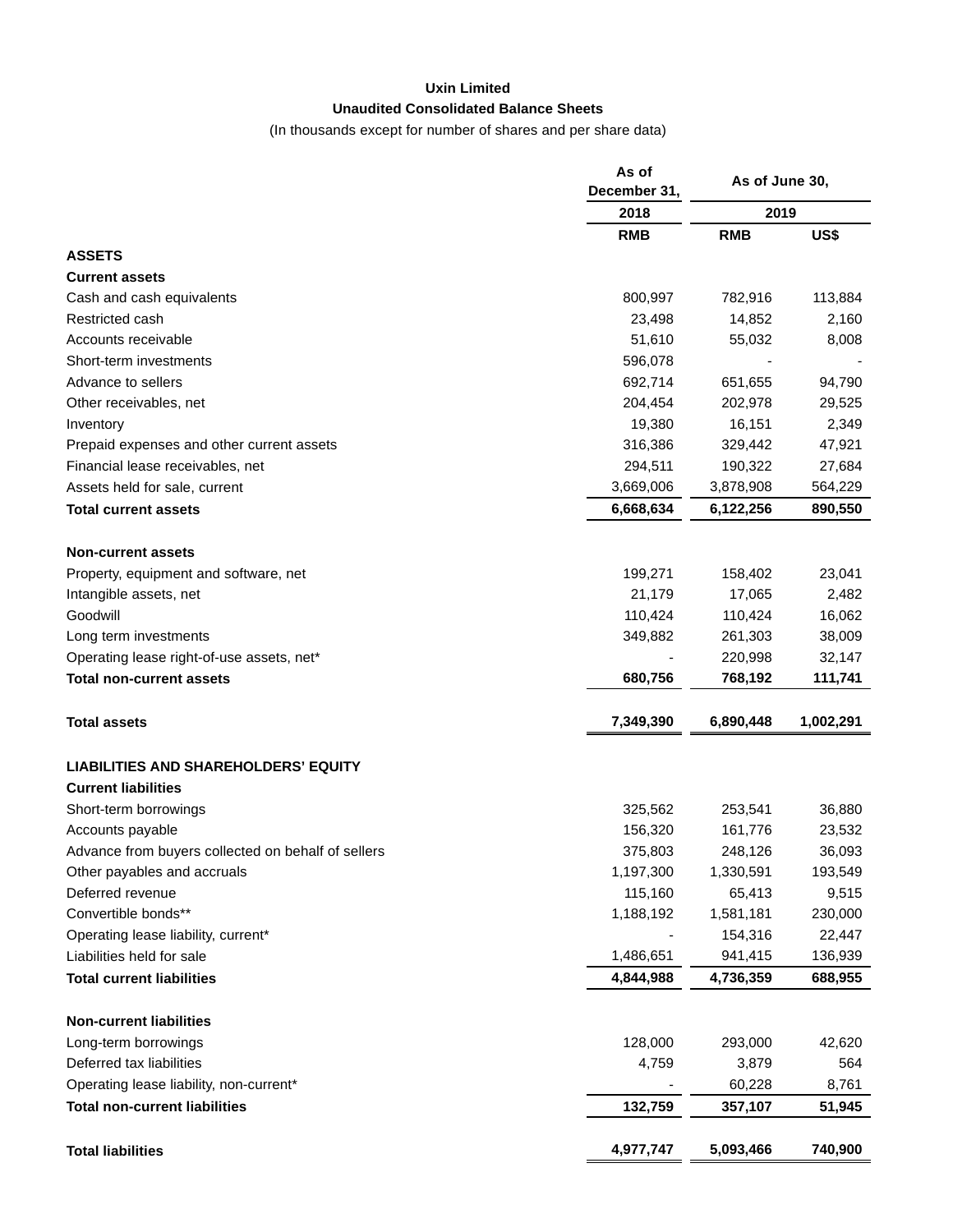| Shareholders' equity                      |              |                |             |
|-------------------------------------------|--------------|----------------|-------------|
| Ordinary shares                           | 575          | 577            | 84          |
| Additional paid-in capital                | 12,967,986   | 13,051,138     | 1,898,430   |
| Accumulated other comprehensive income    | 86.061       | 79.229         | 11.525      |
| Accumulated deficit                       | (10,680,489) | (11, 330, 682) | (1,648,171) |
| Total Uxin's shareholders' equity         | 2,374,133    | 1,800,262      | 261,868     |
| Non-controlling interests                 | (2,490)      | (3,280)        | (477)       |
| <b>Total shareholders' equity</b>         | 2,371,643    | 1,796,982      | 261,391     |
| Total liabilities and shareholders'equity | 7.349.390    | 6,890,448      | 1,002,291   |

# **Notes:**

\* The Company adopted ASC 842 using the additional transition method with an effective date of January 1, 2019 for leases that existed on that date. Prior period results continue to be presented under ASC 840 based on the accounting standards originally in effect for such periods. No cumulative effect adjustment to the opening balance of retained earnings was required. \*\* The Company entered into a convertible note purchase agreement with affiliates of 58.com, Warburg Pincus, TPG and certain other investors on May 28, 2019, pursuant to which the Company issued and sold convertible notes in an aggregate principal amount of US\$230 million in June 2019. The Company also repaid the convertible notes in an aggregate principal amount of US\$175 million held by CNCB (Hong Kong) Investment Limited (an affiliate of China CITIC Bank) and Golden Fortune Company Limited (whose investment manager is ICBC Asset Management (Global) Company Limited) shortly before they became due at the end of June 2019.

\* Share-based compensation charges from continuing operations included are as follows:

|                            | For the three months ended June 30. |            |       | For the six months ended June 30, |            |        |  |
|----------------------------|-------------------------------------|------------|-------|-----------------------------------|------------|--------|--|
|                            | 2018                                | 2019       |       | 2018                              | 2019       |        |  |
|                            | <b>RMB</b>                          | <b>RMB</b> | US\$  | <b>RMB</b>                        | <b>RMB</b> | US\$   |  |
| Cost of revenue            | 153                                 |            |       | 153                               |            |        |  |
| Sales and marketing        | 544                                 | ۰          |       | 544                               |            |        |  |
| General and administrative | 843,808                             | 26.767     | 3.894 | 846.139                           | 75.809     | 11.027 |  |
| Research and development   | 15,259                              | 309        | 45    | 15.259                            | 829        | 121    |  |

# **Uxin Limited**

# **Unaudited Reconciliations of GAAP And Non-GAAP from Continuting Operation Results**

**(In thousands except for number of shares and per share data)**

|                                                      |                             | For the three months ended June 30. |                   | For the six months ended June 30,    |                                    |                              |
|------------------------------------------------------|-----------------------------|-------------------------------------|-------------------|--------------------------------------|------------------------------------|------------------------------|
|                                                      | 2018                        | 2019                                |                   | 2018                                 | 2019                               |                              |
| Loss from continuing operations                      | <b>RMB</b><br>(1, 257, 613) | <b>RMB</b><br>(342, 317)            | US\$<br>(49, 794) | <b>RMB</b><br>(1,696,756)<br>862.095 | <b>RMB</b><br>(723, 833)<br>76.638 | US\$<br>(105, 291)<br>11,148 |
| Add: Share-based compensation<br>expenses            | 859,764                     | 27,076                              | 3.939             |                                      |                                    |                              |
| - Cost of revenue                                    | 153                         |                                     |                   | 153                                  |                                    |                              |
| - Sales and marketing                                | 544                         | $\overline{\phantom{0}}$            |                   | 544                                  |                                    |                              |
| - General and administrative                         | 843,808                     | 26,767                              | 3,894             | 846,139                              | 75.809                             | 11,027                       |
| - Research and development                           | 15,259                      | 309                                 | 45                | 15,259                               | 829                                | 121                          |
| Non-GAAP adjusted loss from<br>continuing operations | (397, 849)                  | (315, 241)                          | (45, 855)         | (834, 661)                           | (647, 195)                         | (94, 143)                    |